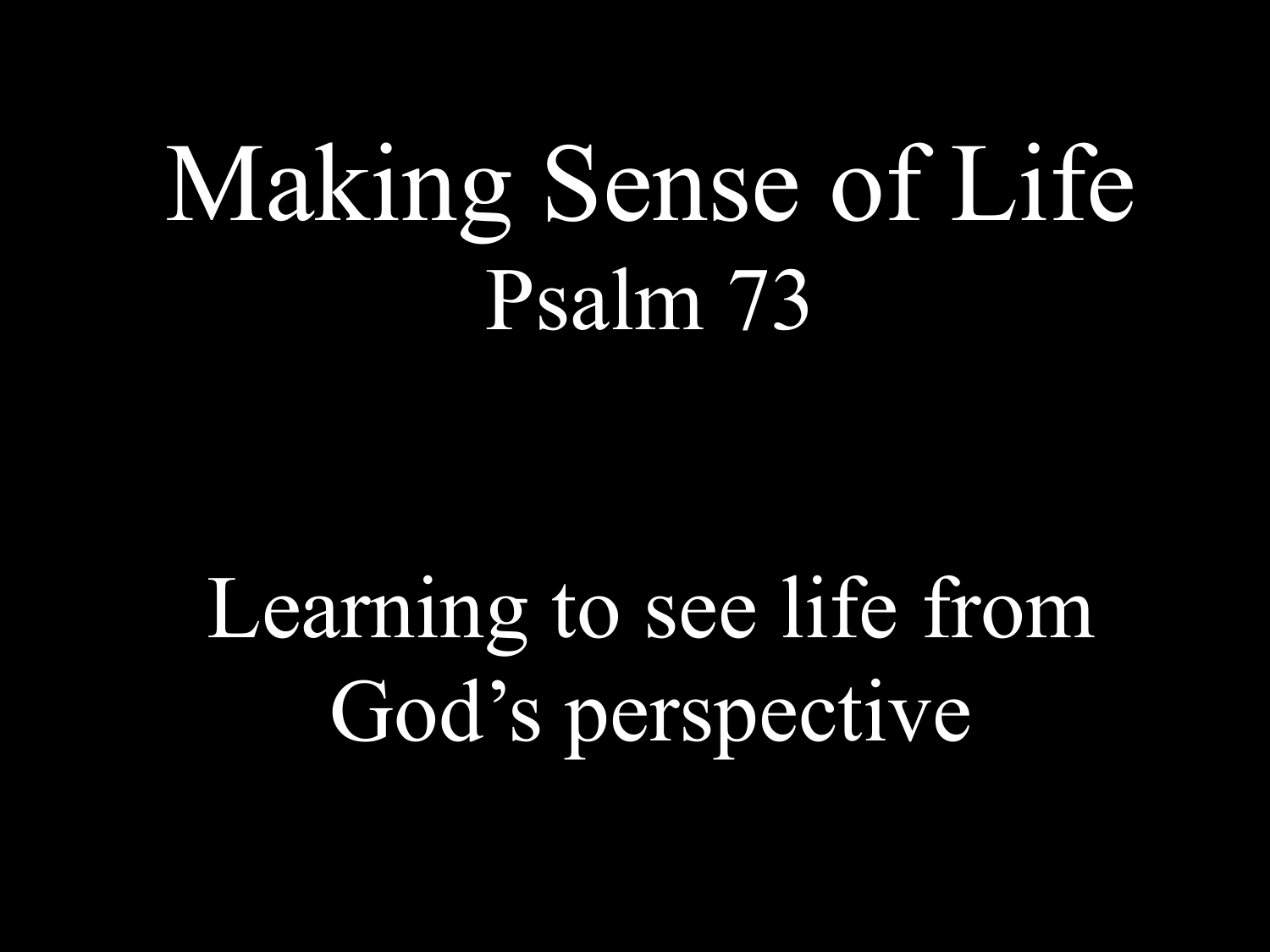Psalm 73:1 What he said and sang in the temple! God is good! He blesses His own! *Truly God is good to Israel, To such as are pure in heart.* The psalmist's positive affirmation "*truly* or *surely*" 1, 13, 18 (3x) *Sheltered, safe view of life*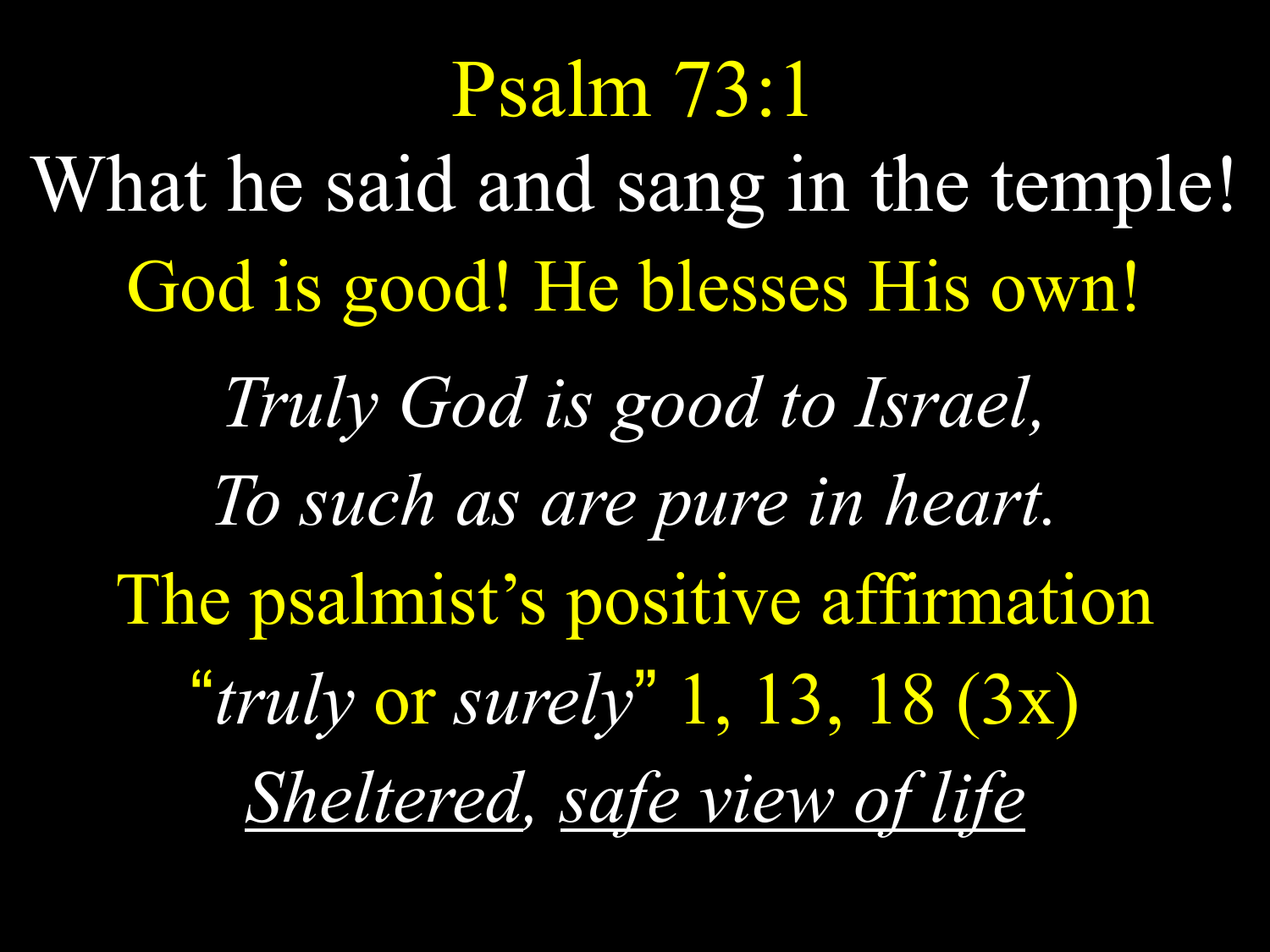Psalm 73:2-14 What he saw when he looked outside! *2 But as for me, my feet had almost stumbled; My steps had nearly slipped. 3 For I was envious of the boastful, When I saw the prosperity of the wicked.*  "But as for me…" The psalmist's pessimistic look at life: *Street level view of life*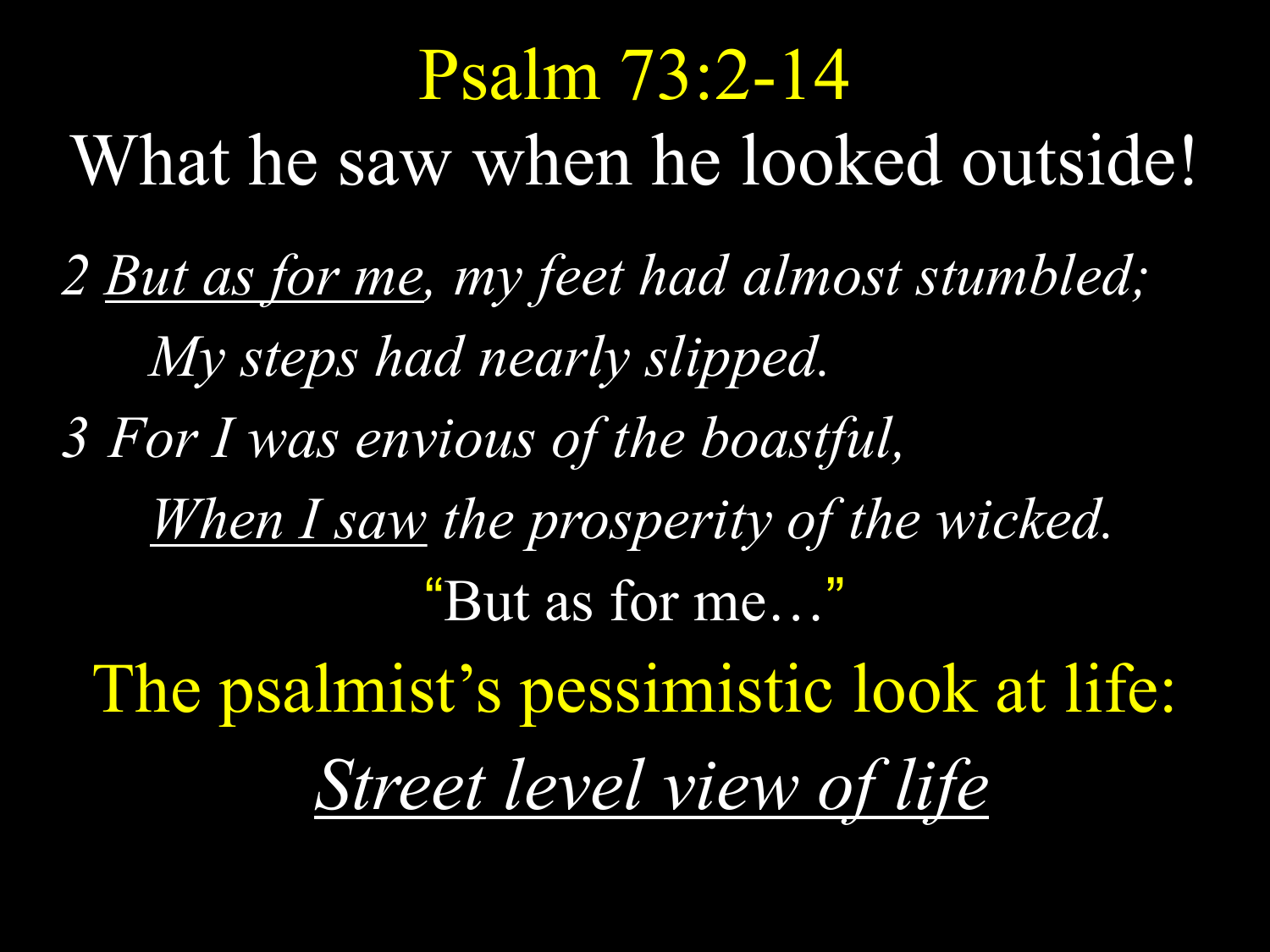# Psalm 73:2-14

- What he saw in the world outside!
- *4 For there are no pangs in their death, But their strength is firm.*
- *5 They are not in trouble as other men, Nor are they plagued like other men. 6 Therefore pride serves as their necklace; Violence covers them like a garment.* "The wicked have it made!"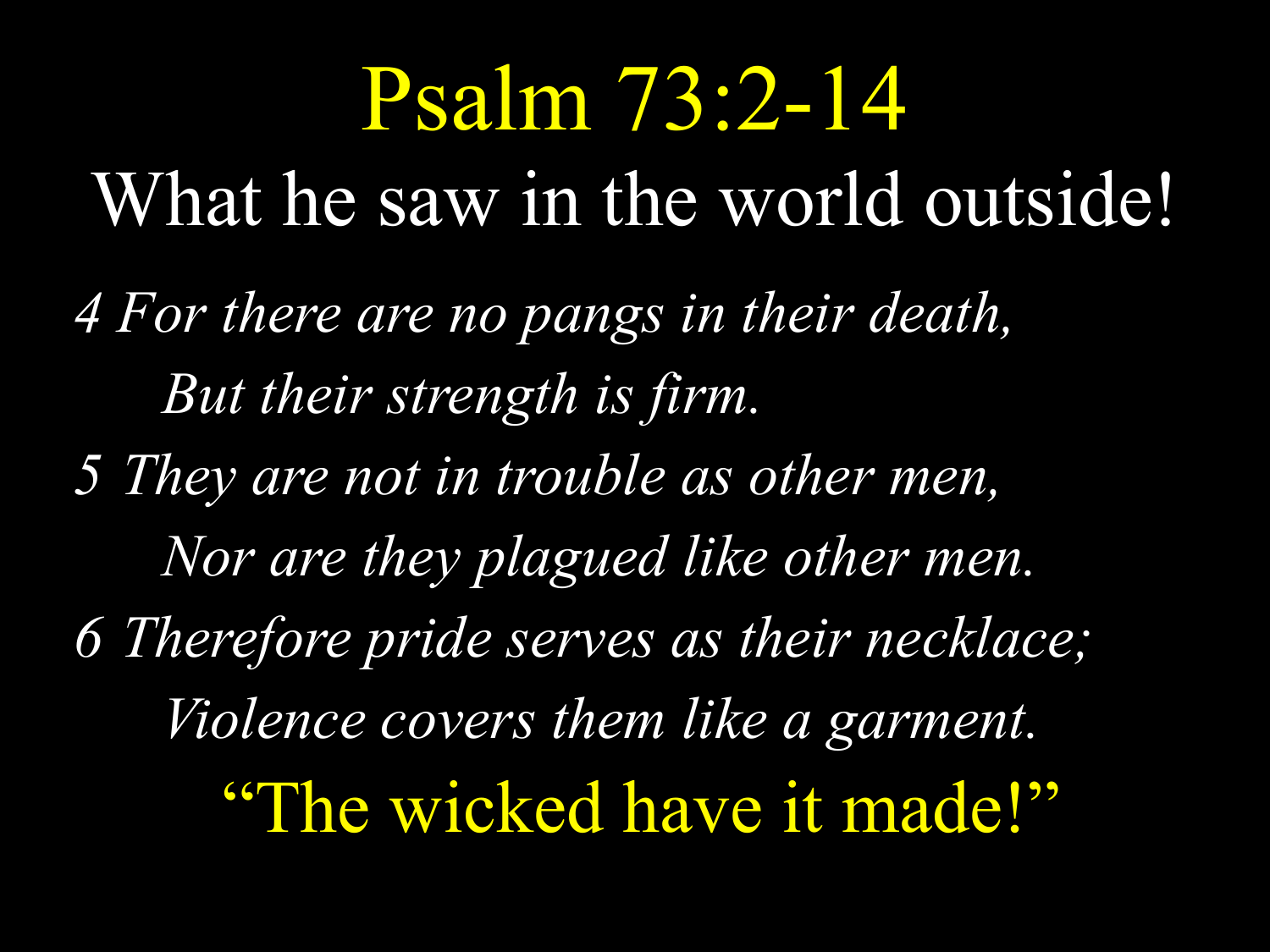## Psalm 73:2-14

#### What he saw in the world outside!

*7 Their eyes bulge with abundance;* 

 *They have more than heart could wish.* 

- *8 They scoff and speak wickedly concerning oppression; They speak loftily.*
- *9 They set their mouth against the heavens,*

 *And their tongue walks through the earth.*

"They are always carefree, wealthy!"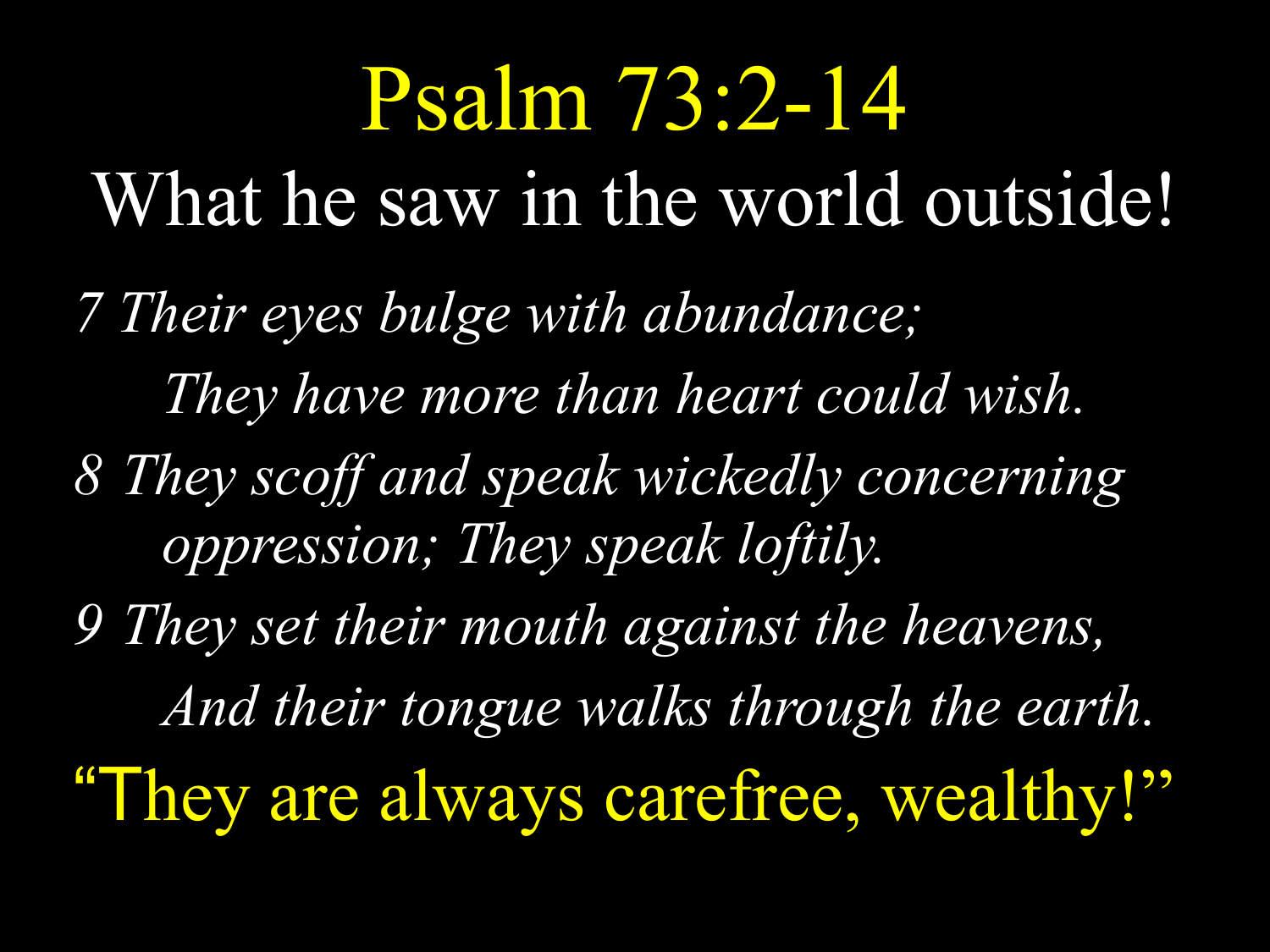Psalm 73:2-14

*10 Therefore his people return here, And waters of a full cup are drained by them. 11 And they say, "How does God know? And is there knowledge in the Most High?" 12 Behold, these are the ungodly, Who are always at ease; They increase in riches.* "They scoff at God and get away with it!" What he saw in the world outside!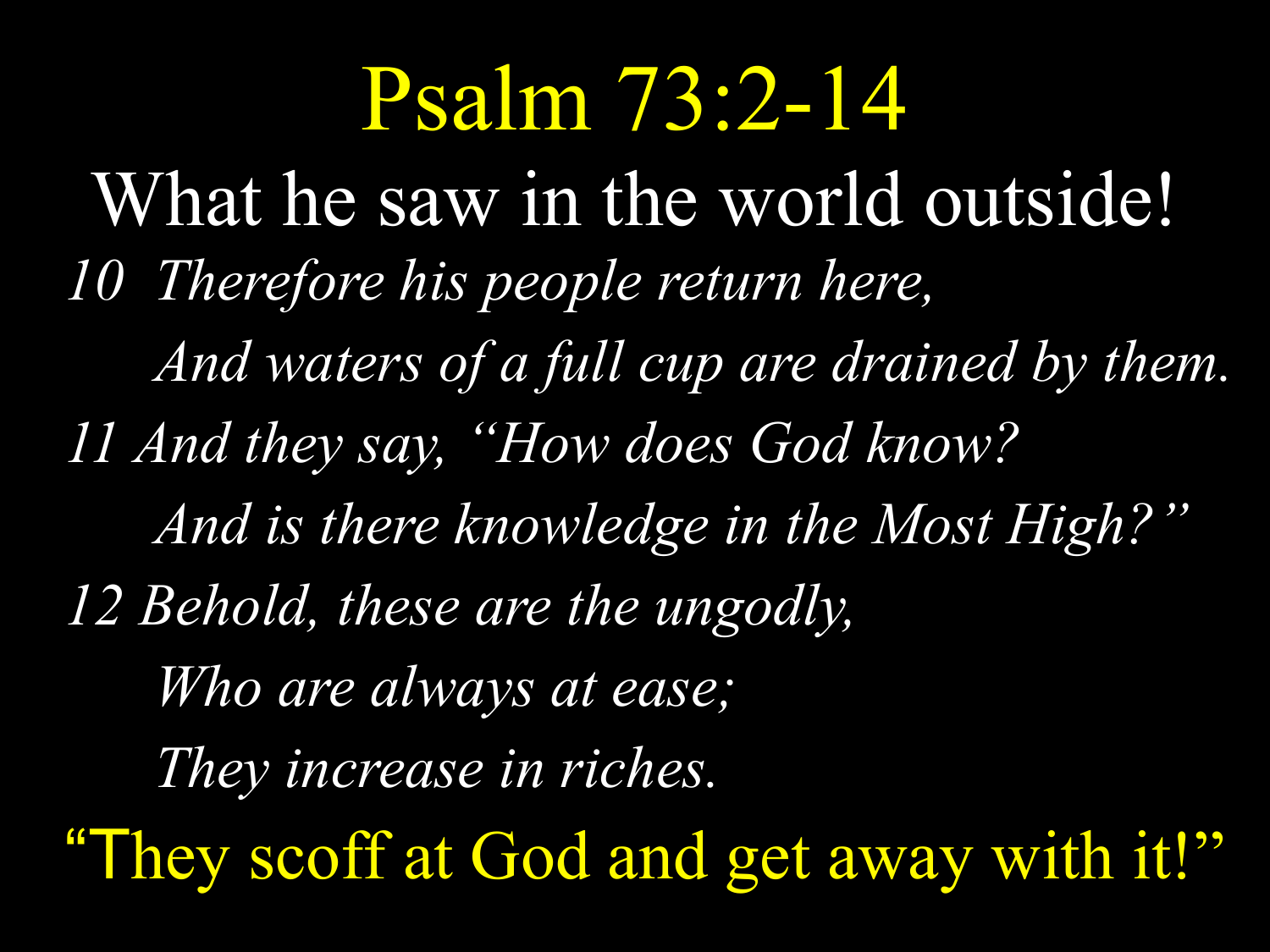The psalmist- soured by self interest *13 Surely I have cleansed my heart in vain, And washed my hands in innocence.* "Godliness wastes my life!" *14 For all day long I have been plagued, And chastened every morning.* "I am taking a beating" Life seen from the street "The blight of envy"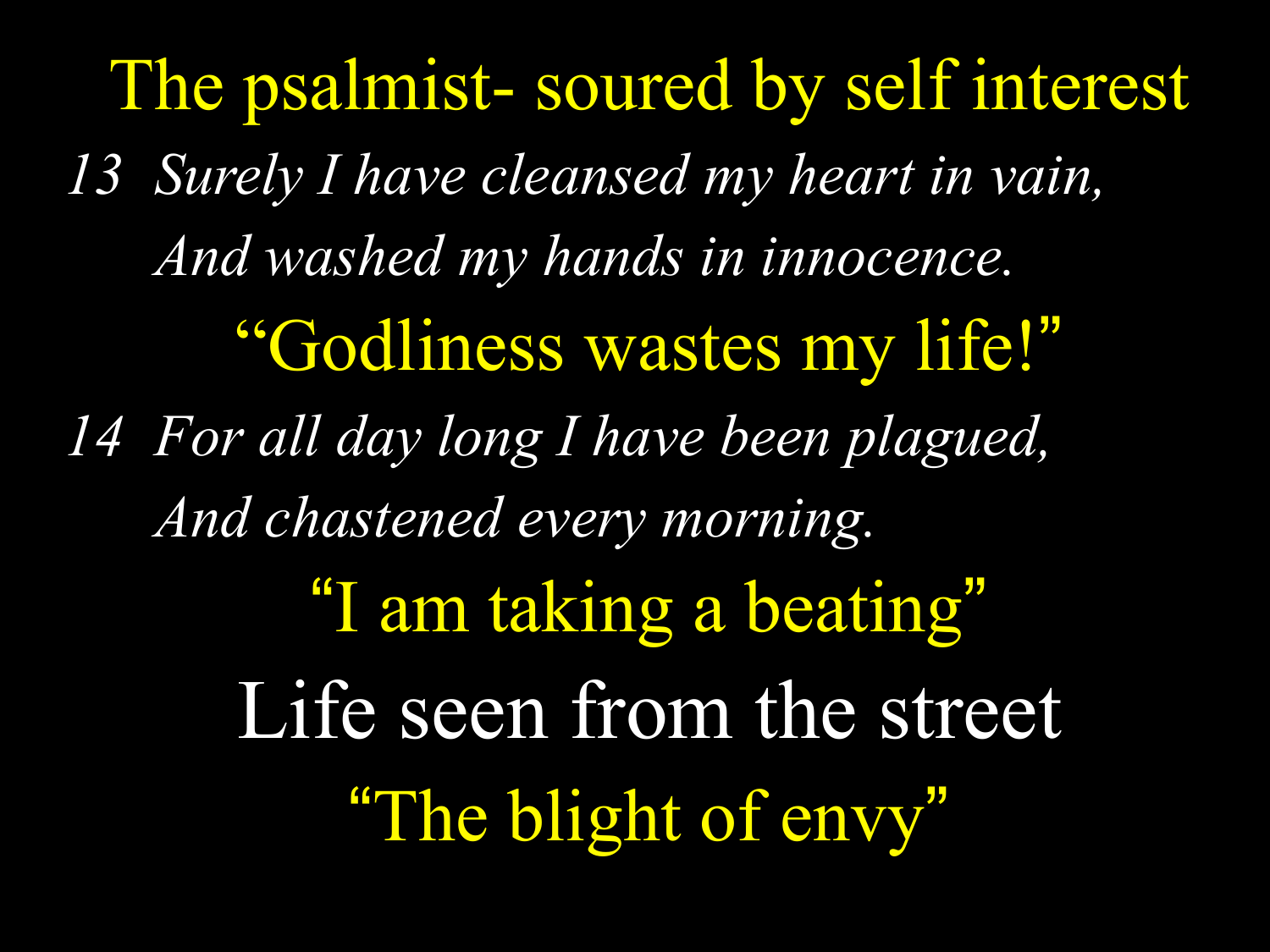### Psalm 73:15-17 When he saw life in the light of eternity!

The turning point! *The psalmist's focus shifts from the street to the sanctuary*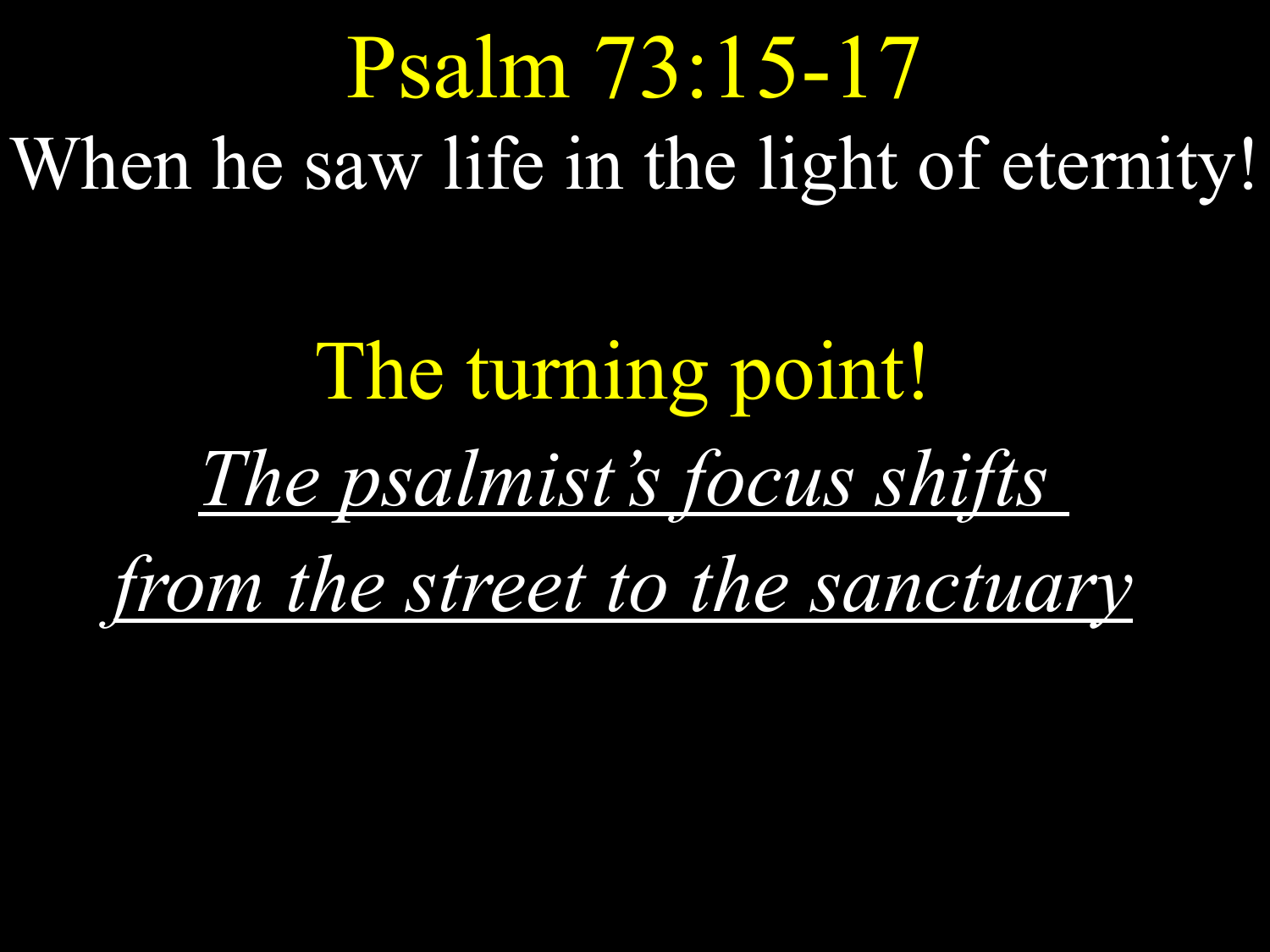### Psalm 73:15-17 When he saw life in the light of eternity!

*15 If I had said, "I will speak thus," Behold, I would have been untrue to the generation of Your children. 16 When I thought how to understand this, It was too painful for me— 17 Until I went into the sanctuary of God;* 

 *Then I understood their end.*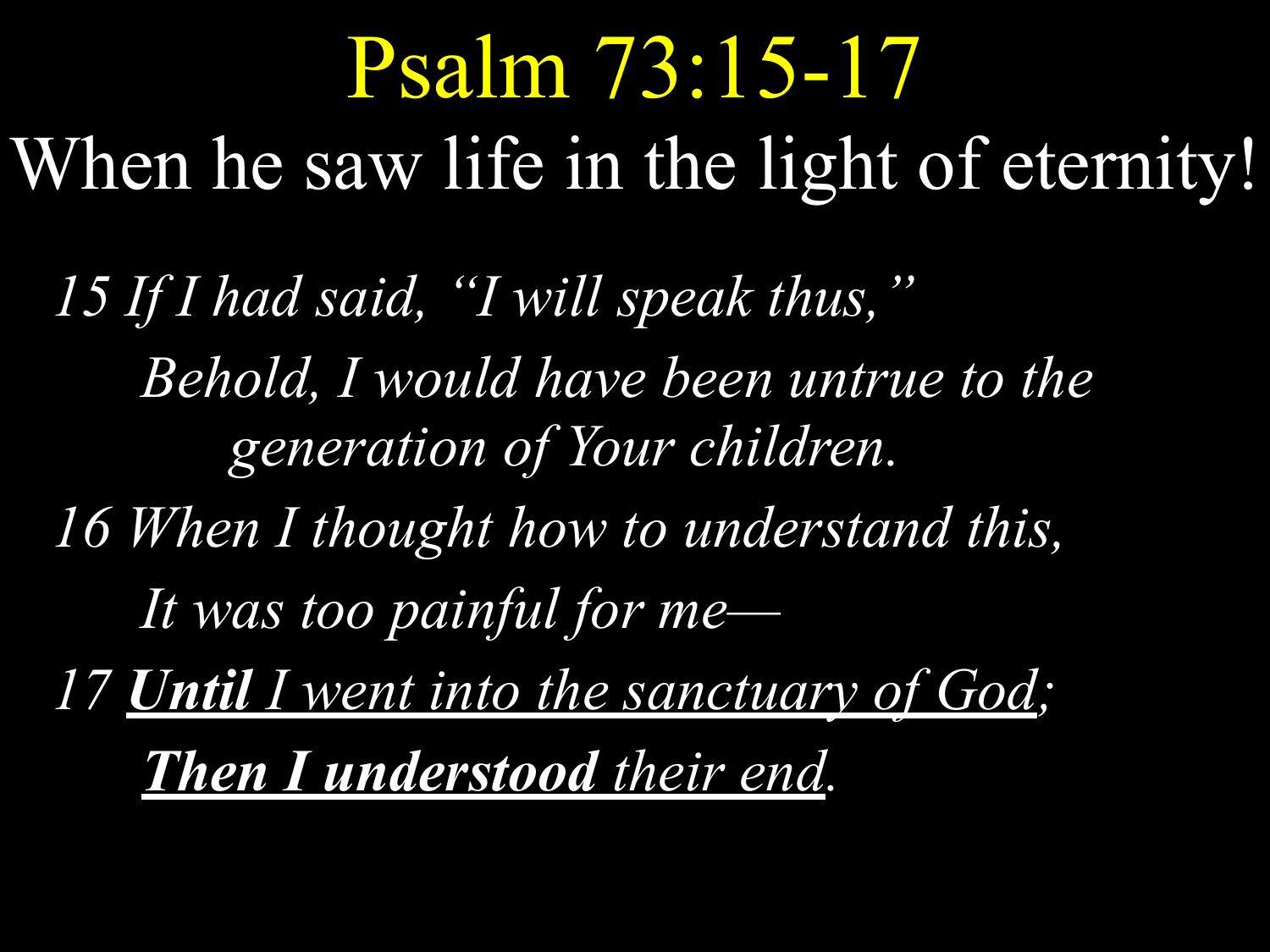### Psalm 73:15-17

#### When he saw life in the light of eternity!

- *18 Surely You set them in slippery places; You cast them down to destruction.*
- *19 Oh, how they are brought to desolation, as in a moment!*

 *They are utterly consumed with terrors.* 

*20 As a dream when one awakes, So, Lord, when You awake, You shall despise their image.* -the wicked will be destroyed! 18-20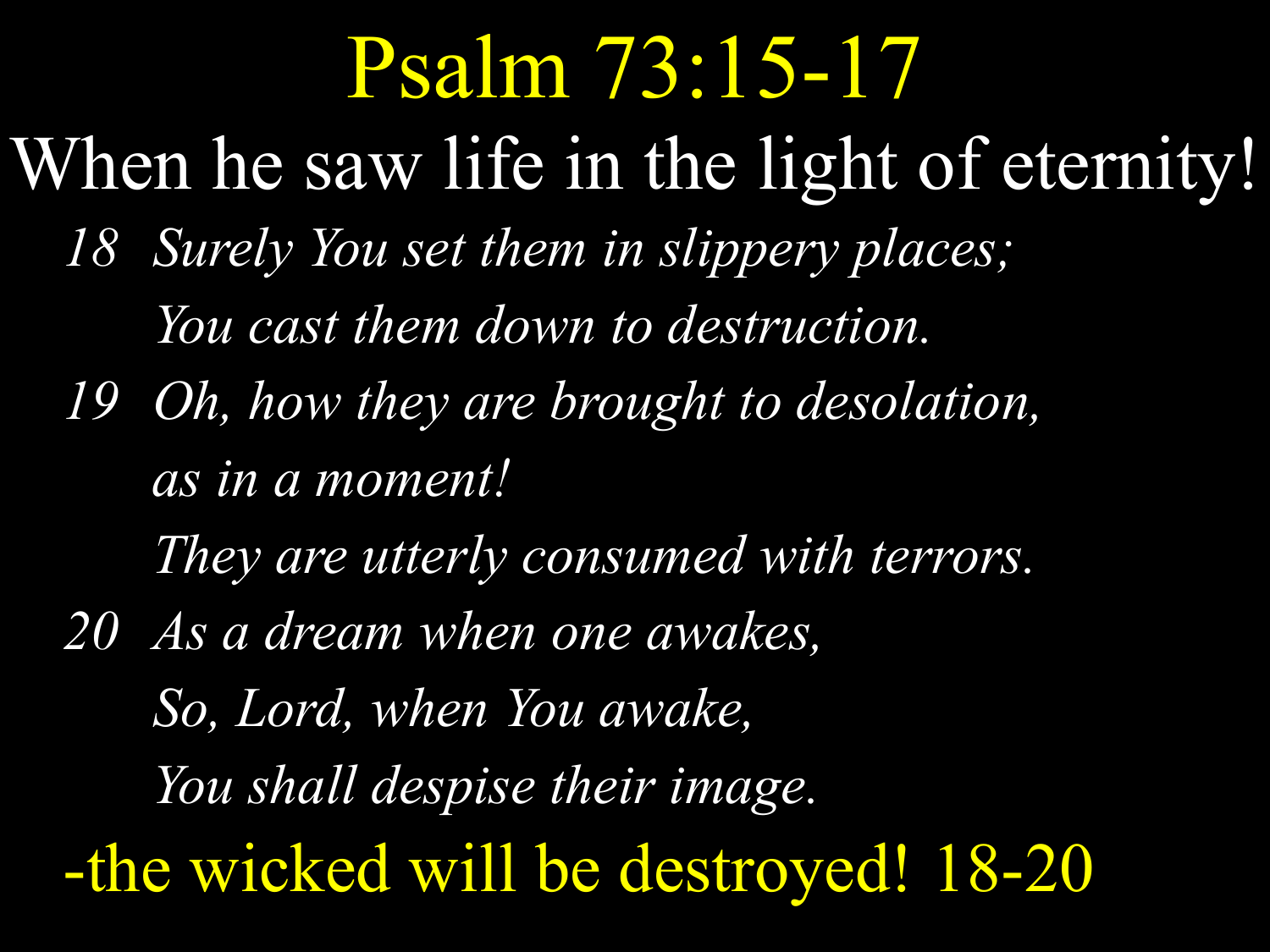*21 Thus my heart was grieved, And I was vexed in my mind. 22 I was so foolish and ignorant; I was like a beast before You.*  -I got it all wrong! -I spoke in ignorance! 21-22 Psalm 73:15-17 When he saw life in the light of eternity!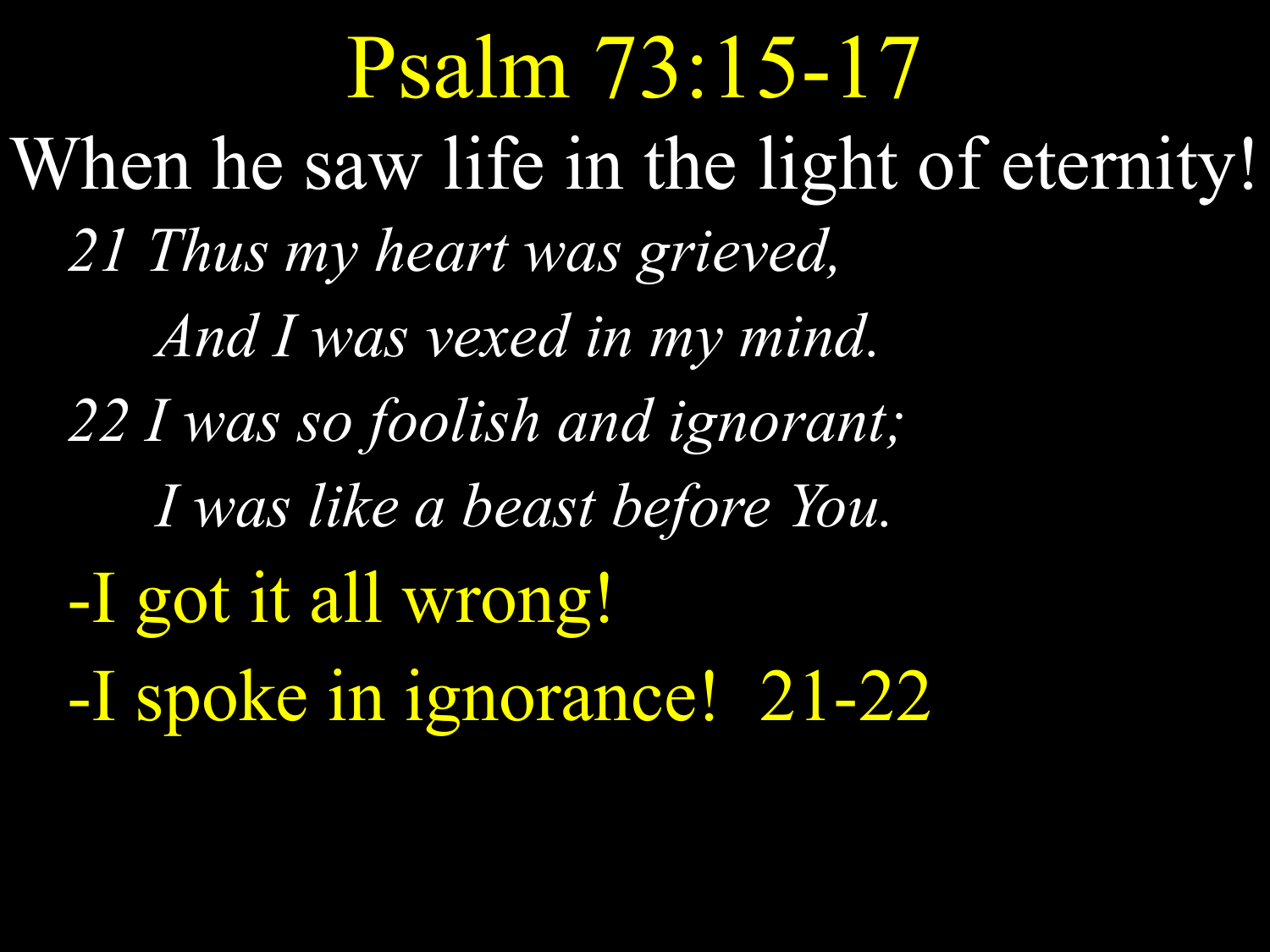*23 Nevertheless I am continually with You; You hold me by my right hand.* -God, You are always with me! 23 *24 You will guide me with Your counsel, And afterward receive me to glory.*  -God, You will take me to glory! 24 Psalm 73:18-27 When he saw life from God's perspective!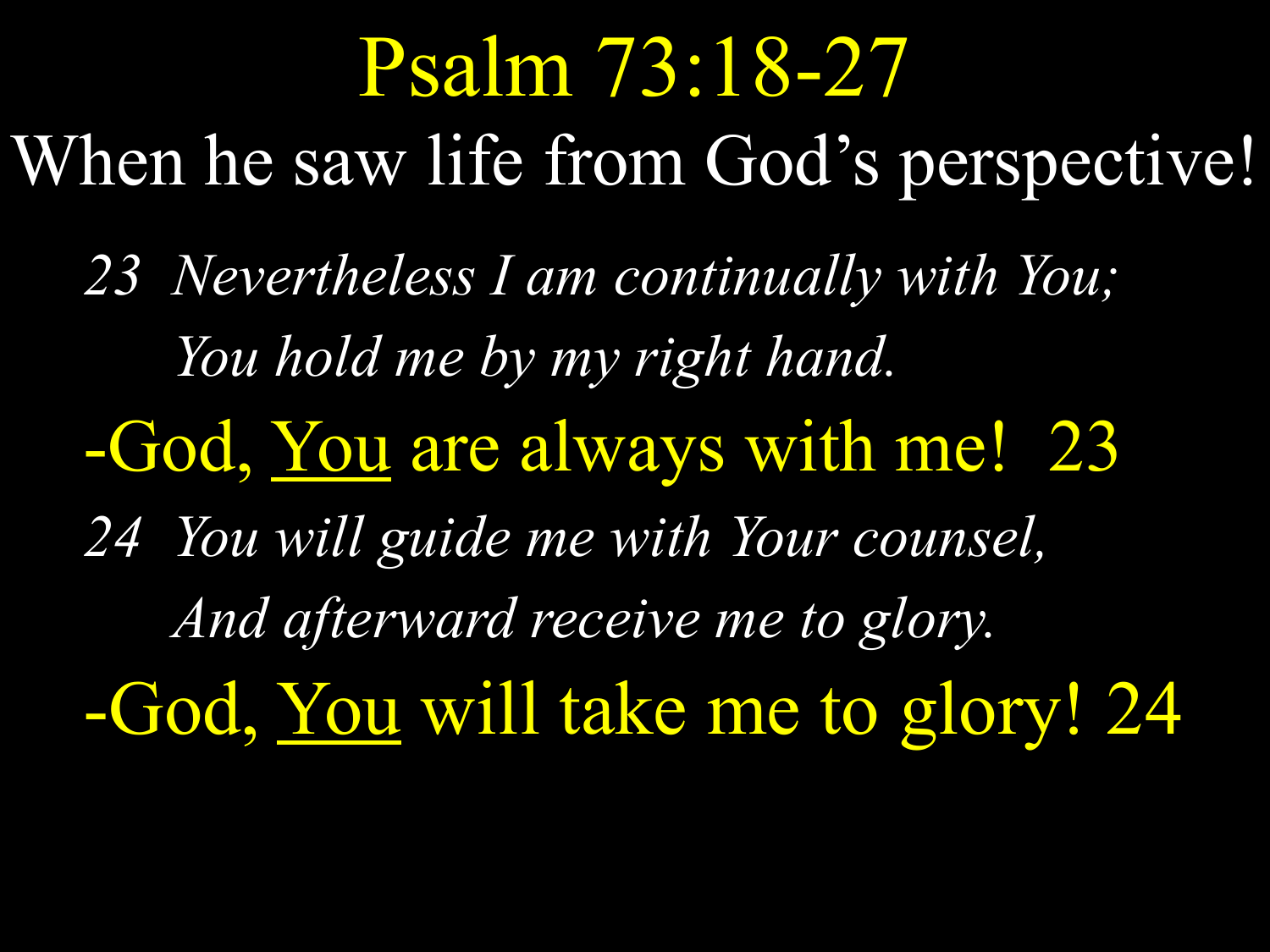#### Psalm 73:18-27

When he saw life from God's perspective!

*25 Whom have I in heaven but You? And there is none upon earth that I desire besides You. 26 My flesh and my heart fail; But God is the strength of my heart and my portion forever. 27 For indeed, those who are far from You shall perish; You have destroyed all those who desert You for harlotry.* 

-God, **You** are all I really need! 25-27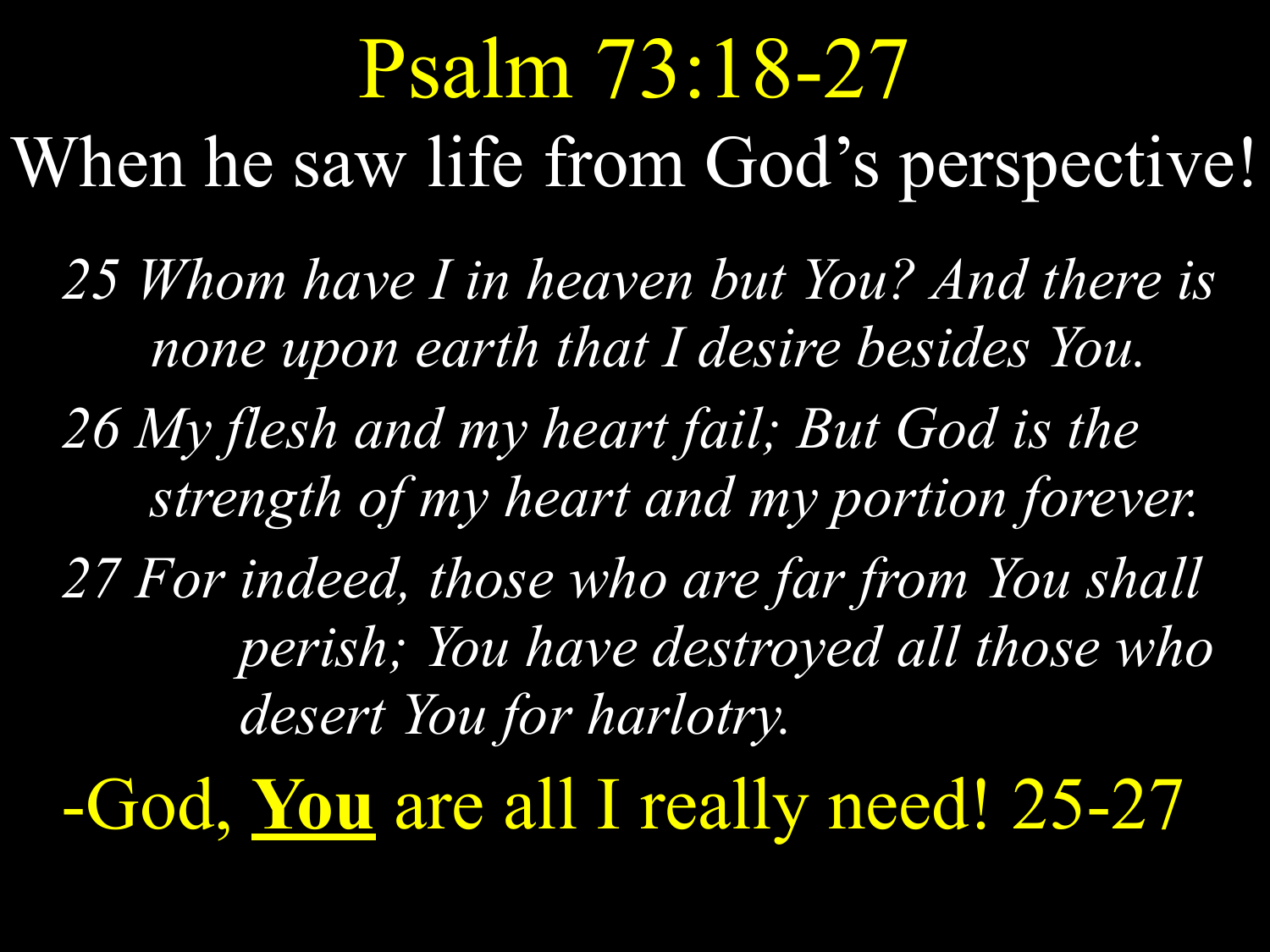Psalmist ends with affirmation! *28 But it is good for me to draw near to God; I have put my trust in the Lord God, That I may declare all Your works.* Asaph, like Paul, was "homesick for heaven" but committed to serving God while on earth Philippians 1:20-26 Psalm 73:28 Life Made Sense in God's Sanctuary!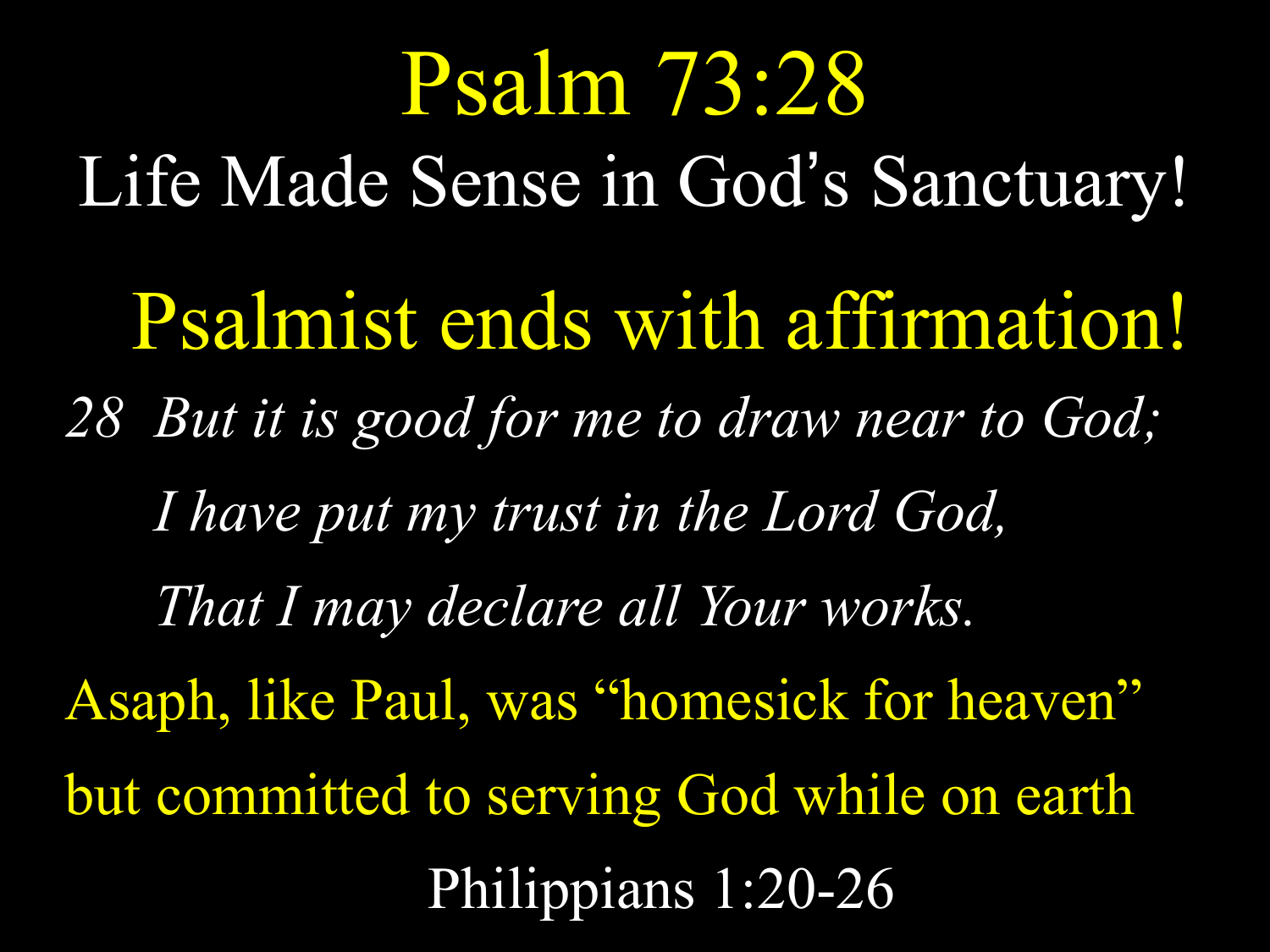When we see life from eternity! The wicked don't have it made! VIt is my outlook and attitude not my circumstances that matter most in life! VIt is good to be near God! I will make God my refuge! Psalm 73:28 Life Makes Sense in God's Sanctuary